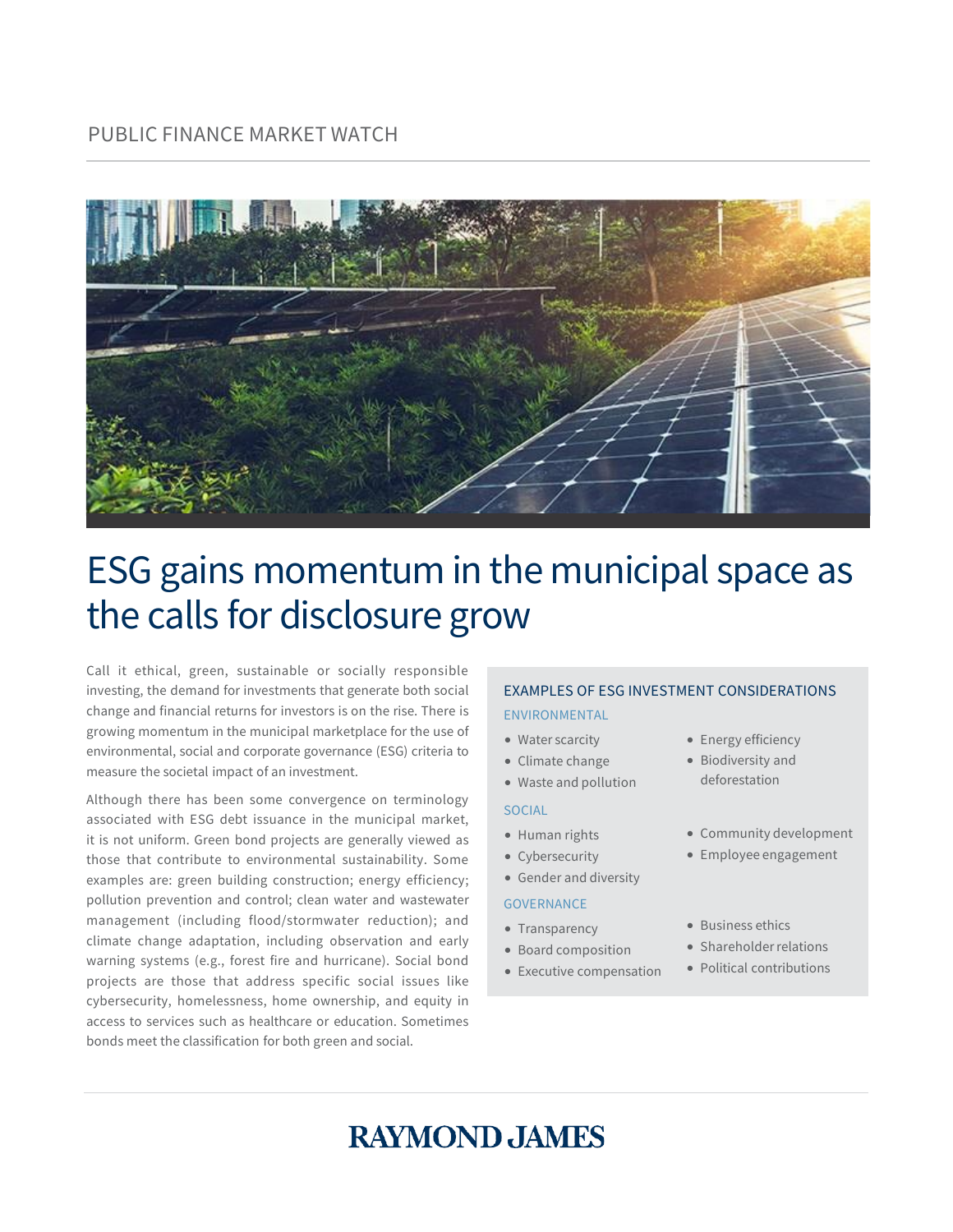#### DEMAND SIDE

Providing investors with ESG qualifications for a municipal bond issue allows investors to choose bonds they believe will make a positive impact on society and the world at large. Over the past several years, investment in ESG-designated bonds (green and social) has grown significantly at home and abroad – aided by a shift in generational preferences and more integration into broad-based investment analysis. This is evidenced by the number of municipal bond fund managers that have set up funds with a green or social impact focus.

According to Bloomberg, U.S. municipal market green bond issuance increased 230% from \$4.4 billion in 2018 to \$14.5 billion in 2020, but these metrics do not include investor-identified or investor-certified bonds or social bonds, which account for a significant portion of the market. Many investors rely on their own methodology to evaluate the level of greenness or social impact in determining whether the bonds align with their investment objectives as well as potential credit risks associated with issuer-specific ESG-factors. The increased demand by investors for bonds that fit these criteria has resulted in a growing chorus of market participants encouraging governmental issuers to enhance their disclosure about how the issuance qualifies for the ESG designation.

#### SUPPLY SIDE

While on the demand side, money managers have been building ESG investing platforms for several years, on the supply side, issuers have been hesitant to get involved in a new type of issuance that requires additional effort and verification expense without a proven benefit, such as reduced interest cost. As the regulatory and political landscape for ESG-designated municipal bonds expands, investor demand is expected to grow, which may lead to a price differential for issuers. This includes the potential to broaden the investor base by attracting crossover buyers (especially on taxable bonds) that have ESG mandates but haven't yet looked at municipal bonds to fill those mandates.

As part of their responsibility to provide material and accurate disclosure to investors, the use of an ESG designation may require additional disclosure. For example, green bonds that address resiliency will likely require the issuer to address risks to the issuer's future ability to generate funds needed to repay the bonds, and require ongoing updates to the disclosure.

Particularly within the environmental segment of ESG, there is increasing demand for issuers to provide accurate and ongoing disclosure regarding sustainability, including potential risks from climate change. This is a daunting task as it requires issuers to make assumptions about what will happen in the future if current issues aren't addressed. The exact form and nature of

> this type of disclosure is currently a topic of discussion by industry participants.

#### The Government Finance Officers Association (GFOA) just released its first-ever recommendation on ESG disclosure to guide state and local governments on best practices related to environmental risk, and the Securities and Exchange Commission recently announced the creation of a climate and ESG task force in its enforcement division. The 22-member, newly formed group is tasked with identifying ESGrelated misconduct and, in particular, any material gaps or misstatements in issuers' disclosure of climate risks under existing rules.

#### A RANGE OF ESG APPROACHES

The goals of the following ESG strategies range from more "investment first" at the top, to more "impact first" at the bottom.

- **ESG Aware:** May consider principles in the investment analysis
- **ESG Integration:** Seamlessly blends consideration of ESG principles with other fundamental and technical insights to develop full perspective on a company's business prospects
- **Exclusion:** Excludes companies or sectors that do not align with personal values, or that have poor ESG ratings
- **Thematic:** Addresses specific trends such as clean energy, water, poverty or gender equality
- **Impact:** Intentionally selected to generate positive, measurable, social or environmental outcomes alongside financial return